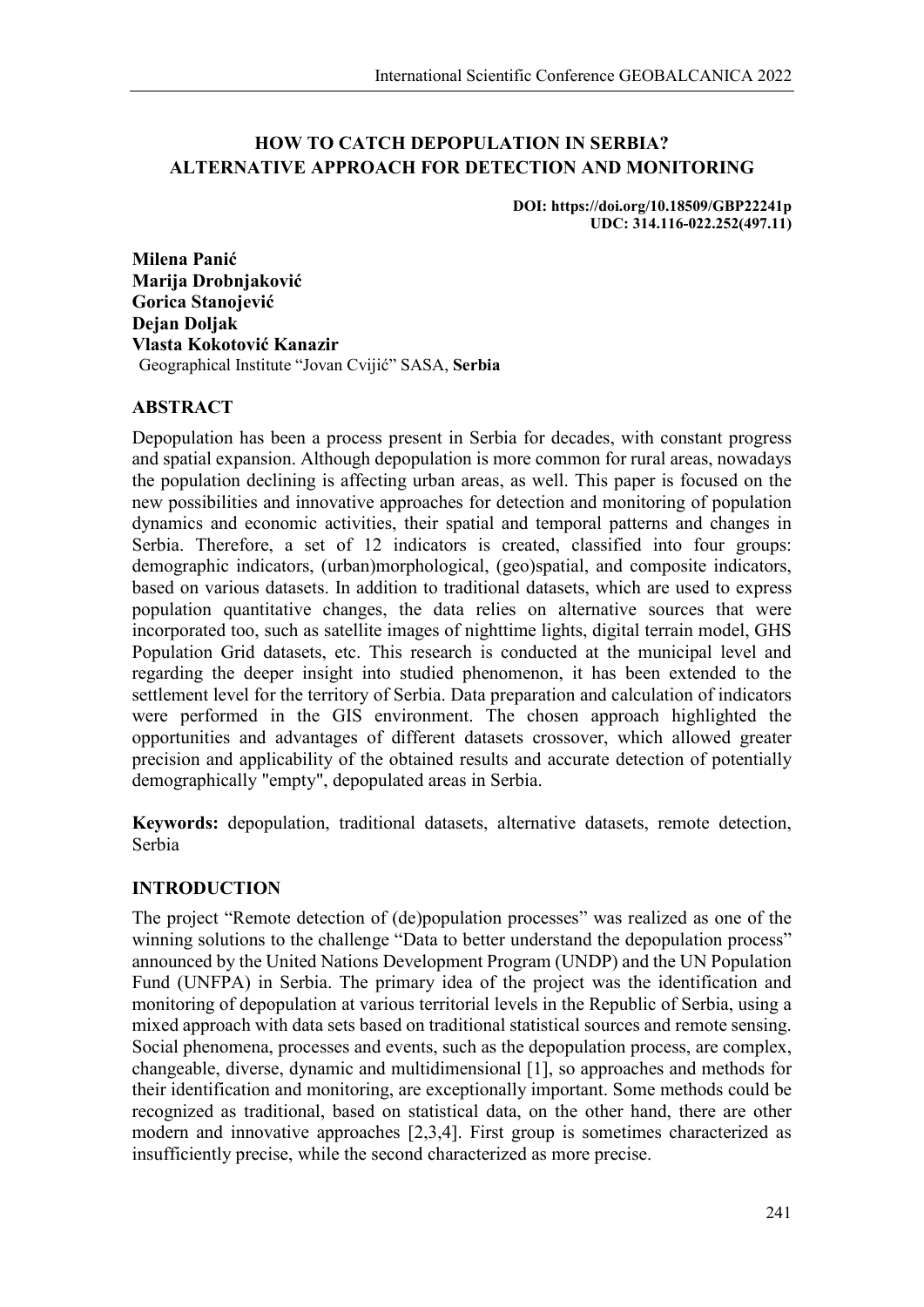As an alternative tool for tracking social processes and phenomena, remote sensing has been introduced [5]. Remote sensing provides the possibility of using satellite-based indicators with high spatial resolution (e.g., from a few to several hundred meters) and time resolution (daily, monthly, annual level). According to OECD Glossary of Statistical Terms, includes a set of methods that enable the collection of information without direct, physical contact with the examined phenomenon or object by recording the emitted or reflected energy (satellite observations, aerial imaging, etc.), and then processing and analyzing the information obtained. Geospatial data generated by remote sensing methods have a wide range of applications in various research fields.

Demographic processes in Serbia have traditionally been expressed through quantitative changes registered in the inter-census period. On the other hand, the introduction of alternative data sources minimizes the generalization, enables observation at the local level (statistical and administrative spatial units). The application of remote sensing data in the study of (de)population processes enables us to overcome the limitations and supplement traditional data sources (e.g., Census). The advantages, as spatially and temporally "sensitive" data, are the possibilities of continuous monitoring of population changes [6,7].

### **INDICATORS BUILDING**

For this purpose, a set of 12 indicators has been created that directly or indirectly detect and monitor the depopulation process in Serbia. For the identification, visualization, and interpretation of (de)population changes, it was used one or combination of several different data types which are overlapped. Satellite images and other remote sensing data, enable to monitor population dynamics with a spatial resolution of several hundred meters (e.g., fields of 250 x 250 m) at the settlement and municipality level. In order to generate the selected indicators, different source of data have been used:

- European Digital Elevation Model EU-DEM version 1.1 [European Environment Agency, 2016];
- 2011 Census of Population, Households and Dwellings in the Republic of Serbia (BOOK 2): AGE AND SEX" [Statistical Office of the Republic of Serbia, 2012];
- GeoSrbija [Open data of the National Data Infrastructure, Republic Geodetic Authority, n.d.]);
- The GHS-POP R2019A dataset—GHS population grid multitemporal [European Commission, Joint Research Center, 2019]
- GHS-BUILT R2018A—GHS built-up grid, derived from Landsat, multitemporal (1975-1990-2000-2014) [European Commission, Joint Research Center, 2018].
- satellite images of nighttime lights Version 1 VIIRS DNB [Earth Observation Group (EOG); Colorado Mining School, 2012–2019] to determine the radiance (nW cm–2  $sr-1)$
- Corine Land Cover (CLC) 1990, Version 2020\_20u1 [European Environmental Agency, Copernicus Land Monitoring Service, 2020]
- Corine Land Cover (CLC) 2018, Version 2020 20u1 [European Environmental Agency, Copernicus Land Monitoring Service, 2020].

Indicators are classified into four groups:

- **Demographic indicators** are based on the long-term population data as the exact numerical values. The novelty comes from the gridded data sets showing the population count on more prices spatial resolution. Two indicators are in this group: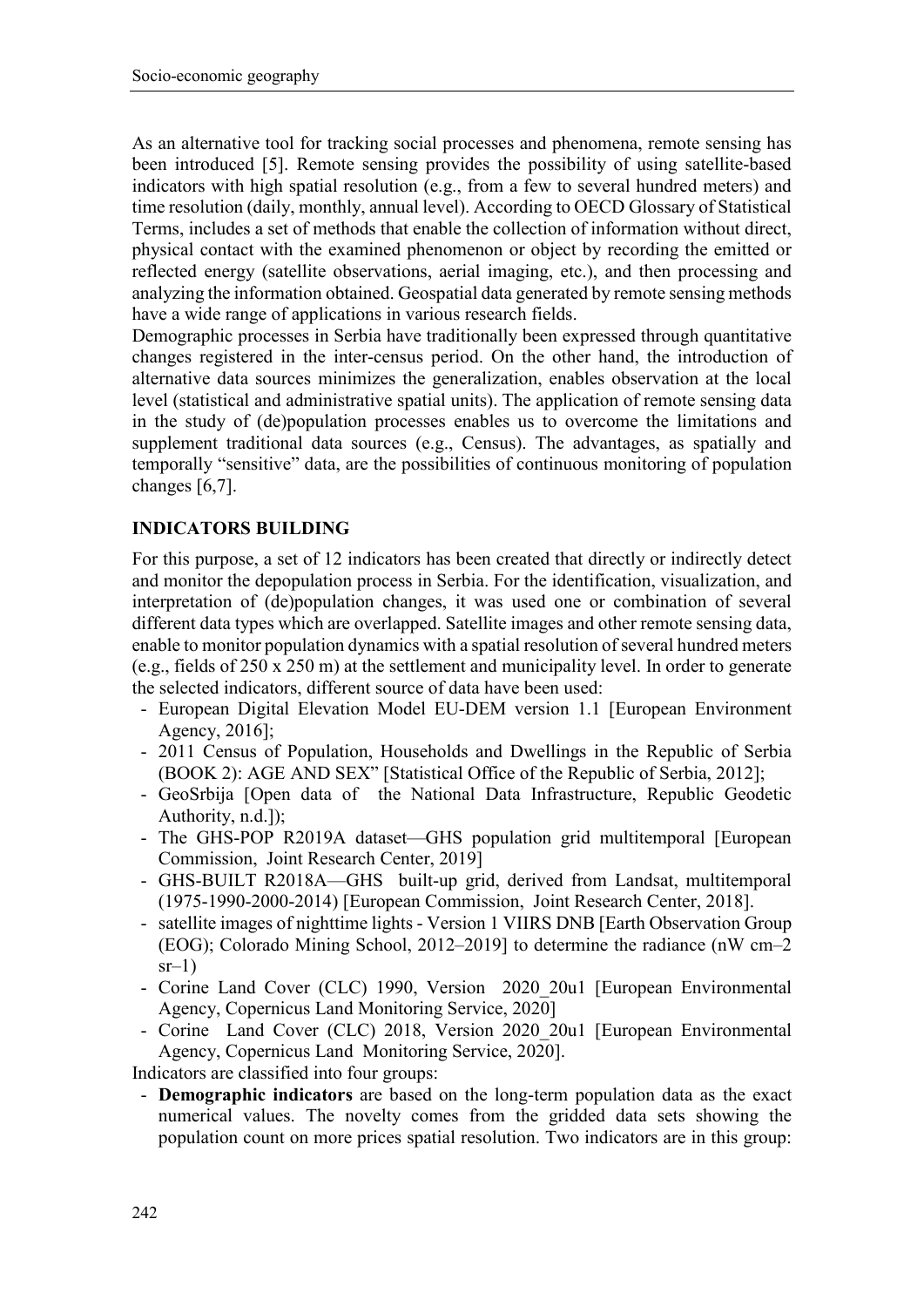Population Age Structure by Altitude Zones, 2011 and Population Change Index, 2015/1975.

- **(Urbo)morphological indicators** are focused on the spatial distribution, and contains population data. This group enables identification of temporarily and permanently abandoned objects directly indicating the depopulation process. Three indicators are in this group: Population Density in Serbia, 2015, Lot Coverage Change Index, 2014/1975, and Real Abandoned' and Temporarily Used Built-Up Areas, 2015.
- **(Geo)spatial indicators** express spatial changes and their connection with population processes. The innovation is the nighttime lights used to detect the process of depopulation and the seasonal character of settlements [8]. Spatial component is perceived through the development of road networks as basis for studying spatial "isolation". Four indicators are in this group: Hypsometric Structure (Altitudinal Zonality) of Municipalities and Settlements, 'Spatial Lighting', Seasonal Character of Settlements, and Road Network Density.
- **Composite indicators** are combination of different types of data (spatial, morphological, population changes). For instance, population density (grid-based) was overlapped with hypsometric zones, population changes with accessibility to municipal centers and land cover with the emphasis on land conversion to natural ecosystems. Such indicators are non-typical in the research of population changes and represent a contribution to scientific methodology in Serbia. Three indicators belong to this group: Altitudinal Conditionality of the Population Density' Changes, Accessibility as a Determinant of Depopulation, and Land Cover as a 'Tool for Monitoring' Population Change.

# **RESULTS**

Some of the proposed indicators are well known in science, however, others are nontypical and used in this research for identification of the depopulation causes and spatial transformation under the population changes (nighttime lights, seasonal settling, distribution of the population by hypsometric zones, accessibility, and land cover changes, etc.).

Demographic indicators have enabled monitoring of temporal and structural components of depopulation (Table 1). They have highlighted that 1) with the increase in altitude, the share of the elderly reciprocal increases; 2) population changes in Serbia 1975-2015, emphasized a decrease in the inhabitants number, especially dominant in the peripheral zones of South Serbia, while the population increase is characteristic mostly for urban areas;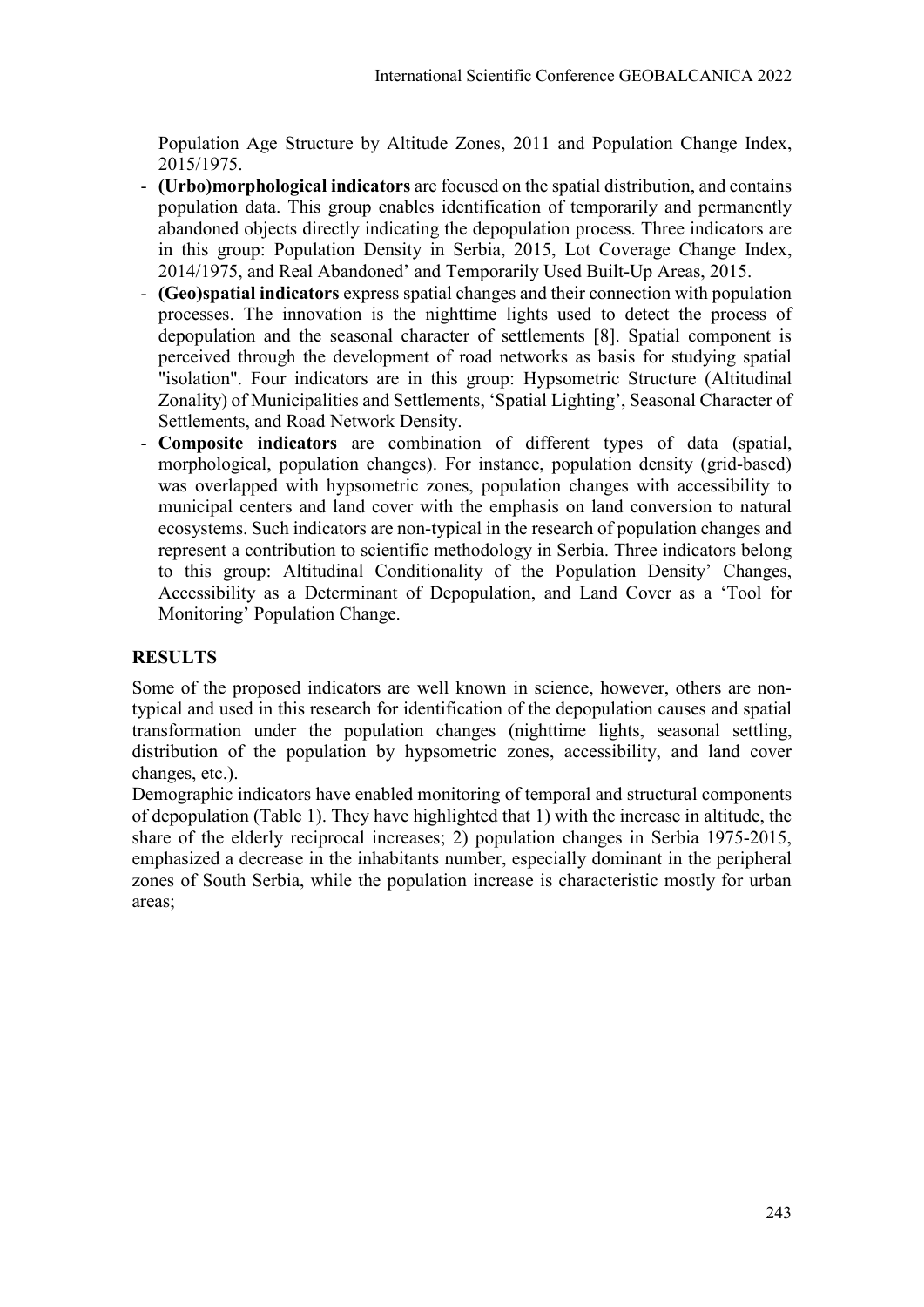| Indicator                                              | Research interest                                                                                                                                          | Output                                                                                                                                                                                                                                                                                                                                                                  | Output                                                                                                                                                                                                                                                                                                                                                                      |
|--------------------------------------------------------|------------------------------------------------------------------------------------------------------------------------------------------------------------|-------------------------------------------------------------------------------------------------------------------------------------------------------------------------------------------------------------------------------------------------------------------------------------------------------------------------------------------------------------------------|-----------------------------------------------------------------------------------------------------------------------------------------------------------------------------------------------------------------------------------------------------------------------------------------------------------------------------------------------------------------------------|
| Population Age<br>Structure by Altitude<br>Zones, 2011 | Where is the elderly<br>population located?<br>Is the elderly<br>population prevalent in<br>mountainous areas?                                             | $\sum_{\scriptscriptstyle \text{sum} \atop \scriptscriptstyle \text{sum} }$                                                                                                                                                                                                                                                                                             | Data for Municipality: KRAGUJEVAC-GRAD<br>Mean elevation of settlements (m a.s.l.) and share (%) of the age groups (0-14, 15-38, 40-64,<br>65+) in total population of settlement<br>O bina years old O 15-39 years old O 40-54 years old <sup>46</sup> 65+ years old                                                                                                       |
| Population Change<br>Index, 2015/1975                  | Depopulation $-$ a<br>challenge or a reality?<br>How intensive is the<br>population decline in<br>Serbia?<br>Where is depopulation<br>the most pronounced? | opulation Change Index (P)<br>015/1975 1%<br>$20 \times BC1 \leq 40$<br>$10 \times PC1 \times BC$<br>$10 \times PC1 \times 10$<br>to love coach<br>$0 \leq$ $PCT \leq 10$<br>01 < PC1 < 12<br>20 < PC1 < 541<br>41 < PC1 < 161<br>$0 < PQ \leq 10$<br>10 < PC1 < 200<br>03 × 021 × 265<br>150 × PCI s 300<br>$01 < PG \times 410$<br>int < PCL< Atd<br>$501 < PQ$ s 100 | Population Change Index<br>(PCI), 2015/1975 [%]<br>$PCI \leq 20$<br>$20 < PCI \le 40$<br>$40 < PCI \leq 60$<br>$60 < PCI \leq 80$<br>$80 < PCI \leq 100$<br>$100 < PCI \leq 120$<br>$120 < PC \le 140$<br>$180 < PQ$ ≤ 200<br>$200 < PQ$ s $250$<br>$250 < PQ$ s 300<br>$300 < PQ \leq 400$<br>$400 < PQ \le 500$<br>$500 < PQ$ \$ 1000<br>PCI > 1000<br>New populated area |

**Table 1**. Summary of demographic indicators and outputs [9].

(Urbo)morphological indicators (Table 2) served for the depopulation zones delimitation. The results highlighted that: (1) low population density is typical for peripheral parts of Serbia, while highly urban areas and frequent traffic routes have been identified as zones of population concentration; (2) the lowest population concentration per built-up area is dominantly identified in East and Southwest Serbia. Low population concentration is characterized by low presence of built-up area, and the spatial transformation is "absent"; (3) the areas that are the most affected by abandoning of the facilities are: traditionally depopulated municipalities, municipalities in East Serbia and Pomoravlje area with intensive emigration, municipalities in border and mountainous areas and some municipalities in Kosovo and Metohija.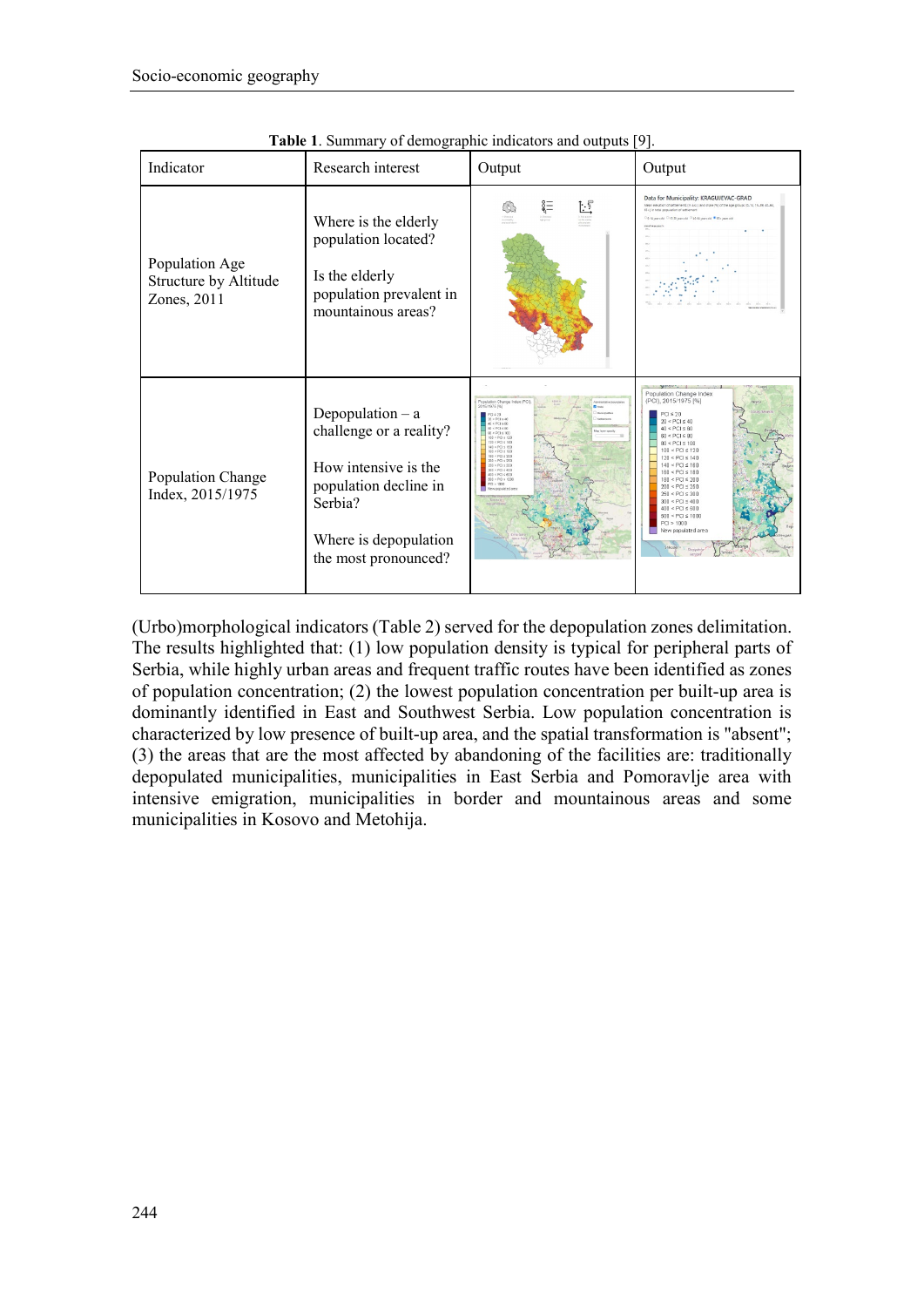| Indicator                                                        | Research interest                                                                                                                             | Output             | Output |
|------------------------------------------------------------------|-----------------------------------------------------------------------------------------------------------------------------------------------|--------------------|--------|
| Population Density in<br>Serbia, 2015                            | What are the poles of<br>the population<br>concentration?<br>Which areas are<br>gradually shrinking?<br>Which areas are<br>growing in height? |                    |        |
| Lot Coverage Change<br>Index, 2014/1975                          | Where do you plan to<br>live?<br>Which areas are<br>attractive for new?                                                                       | Lot Covenage Chang |        |
| 'Real Abandoned' and<br>Temporarily Used<br>Built-Up Areas, 2015 | Where are the areas<br>that really have no<br>inhabitants?<br>Which facilities are<br>abandoned?                                              |                    |        |

**Table 2**. Summary of (urbo)morphological indicators and outputs [9].

(Geo)spatial indicators (Table 3) pointed out: (1) the altitude of 800 m a.s.l. is the upper threshold for settlement distribution; (2) areas with intensive depopulation have the lowest light intensity; (3) seasonal migrations, temporary settling and occasional use of residential and economic facilities are particularly observed in tourist and weekend settlements in the winter–summer season [8]; (4) with increasing altitude the number of high-density settlements decreases.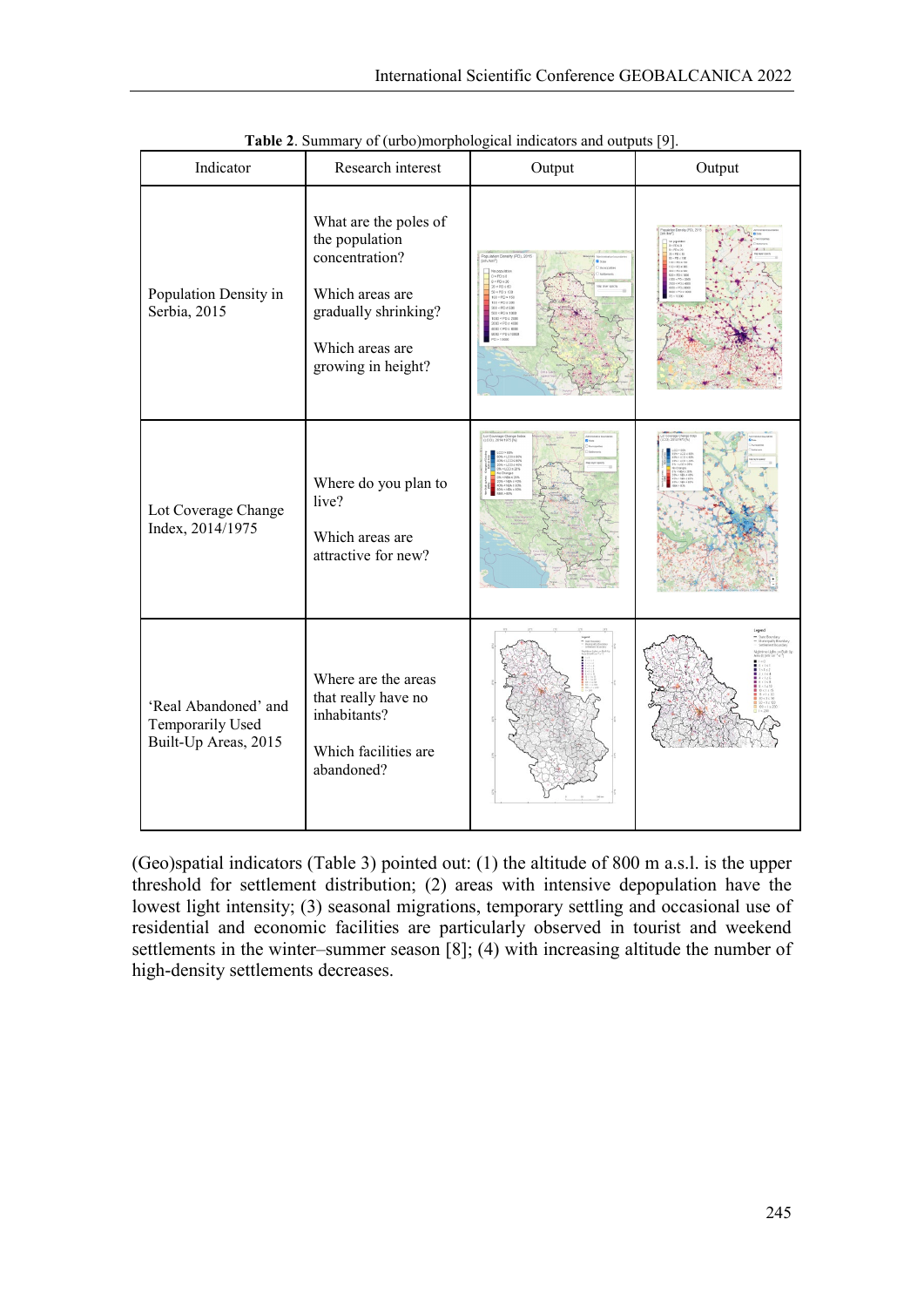| Indicator                                                                               | Research interest                                                                                                                                                      | Output                                                                                                       | Output                                                              |
|-----------------------------------------------------------------------------------------|------------------------------------------------------------------------------------------------------------------------------------------------------------------------|--------------------------------------------------------------------------------------------------------------|---------------------------------------------------------------------|
| Hypsometric Structure<br>(Altitudinal Zonality)<br>of Municipalities and<br>Settlements | Which are the<br>"highest" settlements in<br>Serbia?<br>What is the altitudinal<br>limit for settling?                                                                 |                                                                                                              | ξΞ                                                                  |
| 'Spatial Lighting'                                                                      | Where the "dark has<br>fallen" in Serbia?<br>What are the areas<br>where the overall<br>activity is reduced?                                                           |                                                                                                              | Data for Municipality: TRGOVIŠTE<br>ata for Municipality: TRGOVIŠTE |
| Seasonal Character of<br>Settlements                                                    | Which areas are<br>permanently abandoned<br>and which are still<br>occasionally used?                                                                                  | <b>Seasonal Character of Settlements</b>                                                                     |                                                                     |
| Road Network Density                                                                    | What is the relationship<br>between the road<br>network and the<br>population size of the<br>settlement?<br>Does poor<br>infrastructure lead to<br>population decline? | List Post Database Provider Deli<br>List Post Bergs vet Provider Silv<br>The Fortuna Deliver of Provider Del |                                                                     |

**Table 3**. Summary of geospatial indicators and outputs [9].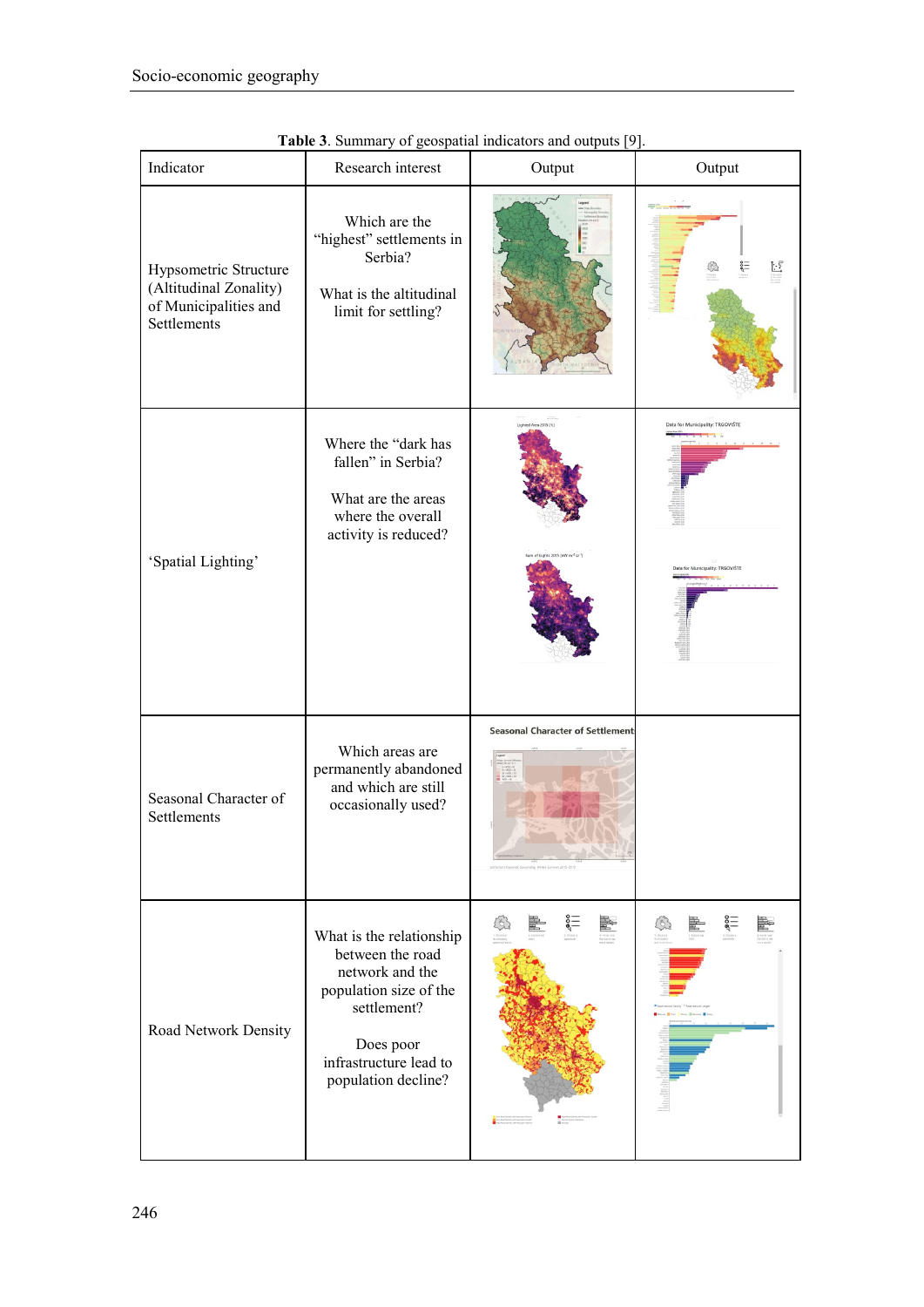Composite indicators (Table 4) pointed out: (1) approximately 40.5% of settlements in Serbia have unfavorable traffic infrastructure, which contributes to their isolation and depopulation; (2) poor accessibility occurs in one-third of all settlements in Serbia (32.1%), usually in mountainous and border areas; (3) reduced activity or absence of population is detect through conversions of cultivated land towards transitional categories of mixed, grassland and forest.

| Indicator                                                              | Research interest                                                                                                    | Output          | Output                                                                                                        |
|------------------------------------------------------------------------|----------------------------------------------------------------------------------------------------------------------|-----------------|---------------------------------------------------------------------------------------------------------------|
| Altitudinal<br>Conditionality of the<br>Population Density'<br>Changes | Does altitude determine<br>settling trends?<br>Does the population<br>prefer living at lower or<br>higher altitudes? | <b>SOF</b><br>Ŀ | Data for Municipality: BOSILEGRAD                                                                             |
| Accessibility as a<br>Determinant of<br>Depopulation                   | $Isolation =$<br>depopulation?<br>Are accessible areas<br>also attractive?                                           |                 | Data for Municipality: RAŽANJ<br>average travel time (in minutes) to the m<br>rape time distance at the state |
| Land Cover as a 'Tool<br>for Monitoring'<br>Population Change          | Does depopulation<br>affect land cover<br>changes?<br>Does depopulation<br>imply untouched<br>nature?                |                 | Change of the Complex cultivation<br>patterns (CLC 2.4.2) (1990-2018) and<br>Population Dynamic (1990-2015)   |

**Table 4**. Summary of composite indicators and outputs [9].

## **CONCLUSION**

For identification and monitoring of the depopulation process in Serbia, a set of 12 indicators has been specified, based on spatially and temporally sensitive data. Considering that depopulation is a complex phenomenon, various factors were incorporated during the defining of indicators. The list of indicators for monitoring